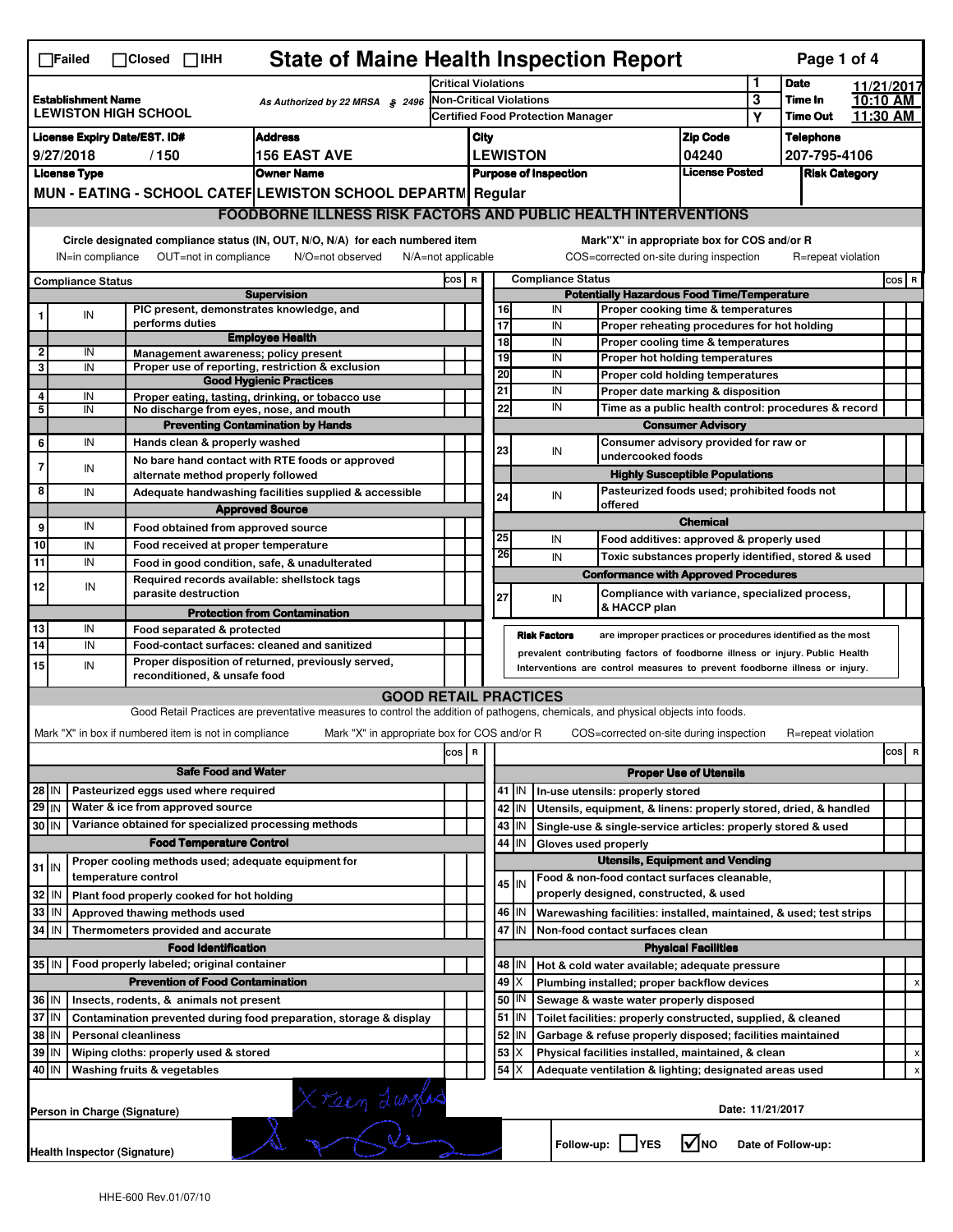|                                                   | <b>State of Maine Health Inspection Report</b> |                                 |  |                                 |  |              | Page 2 of 4 |                   |                  |              |
|---------------------------------------------------|------------------------------------------------|---------------------------------|--|---------------------------------|--|--------------|-------------|-------------------|------------------|--------------|
| <b>Establishment Name</b>                         |                                                |                                 |  | As Authorized by 22 MRSA § 2496 |  |              |             |                   | <b>Date</b>      | 11/21/2017   |
| <b>LEWISTON HIGH SCHOOL</b>                       |                                                |                                 |  |                                 |  |              |             |                   |                  |              |
| License Expiry Date/EST. ID#<br>9/27/2018<br>/150 | <b>Address</b><br><b>156 EAST AVE</b>          |                                 |  | City / State<br>LEWISTON        |  | /ME          |             | Zip Code<br>04240 | <b>Telephone</b> | 207-795-4106 |
|                                                   |                                                | <b>Temperature Observations</b> |  |                                 |  |              |             |                   |                  |              |
| Location                                          | <b>Temperature</b>                             |                                 |  |                                 |  | <b>Notes</b> |             |                   |                  |              |
| rinse cycle                                       | 180                                            |                                 |  |                                 |  |              |             |                   |                  |              |
| sandwich                                          | 179                                            | hot holding                     |  |                                 |  |              |             |                   |                  |              |
| cooler deli                                       | 40                                             |                                 |  |                                 |  |              |             |                   |                  |              |
| walk-in cooler                                    | 39                                             |                                 |  |                                 |  |              |             |                   |                  |              |
| rinse cycle                                       | 180                                            | dishroom                        |  |                                 |  |              |             |                   |                  |              |
| milk                                              | 39                                             |                                 |  |                                 |  |              |             |                   |                  |              |
| wash cycle                                        | 170                                            | dishroom                        |  |                                 |  |              |             |                   |                  |              |
| Hot water                                         | 110 plus                                       | handsinks                       |  |                                 |  |              |             |                   |                  |              |
| cooler                                            | 40                                             |                                 |  |                                 |  |              |             |                   |                  |              |
| cooler deli                                       | 41                                             |                                 |  |                                 |  |              |             |                   |                  |              |
| pizza                                             | 139                                            | hot holding                     |  |                                 |  |              |             |                   |                  |              |
| wash cycle                                        | 170                                            |                                 |  |                                 |  |              |             |                   |                  |              |

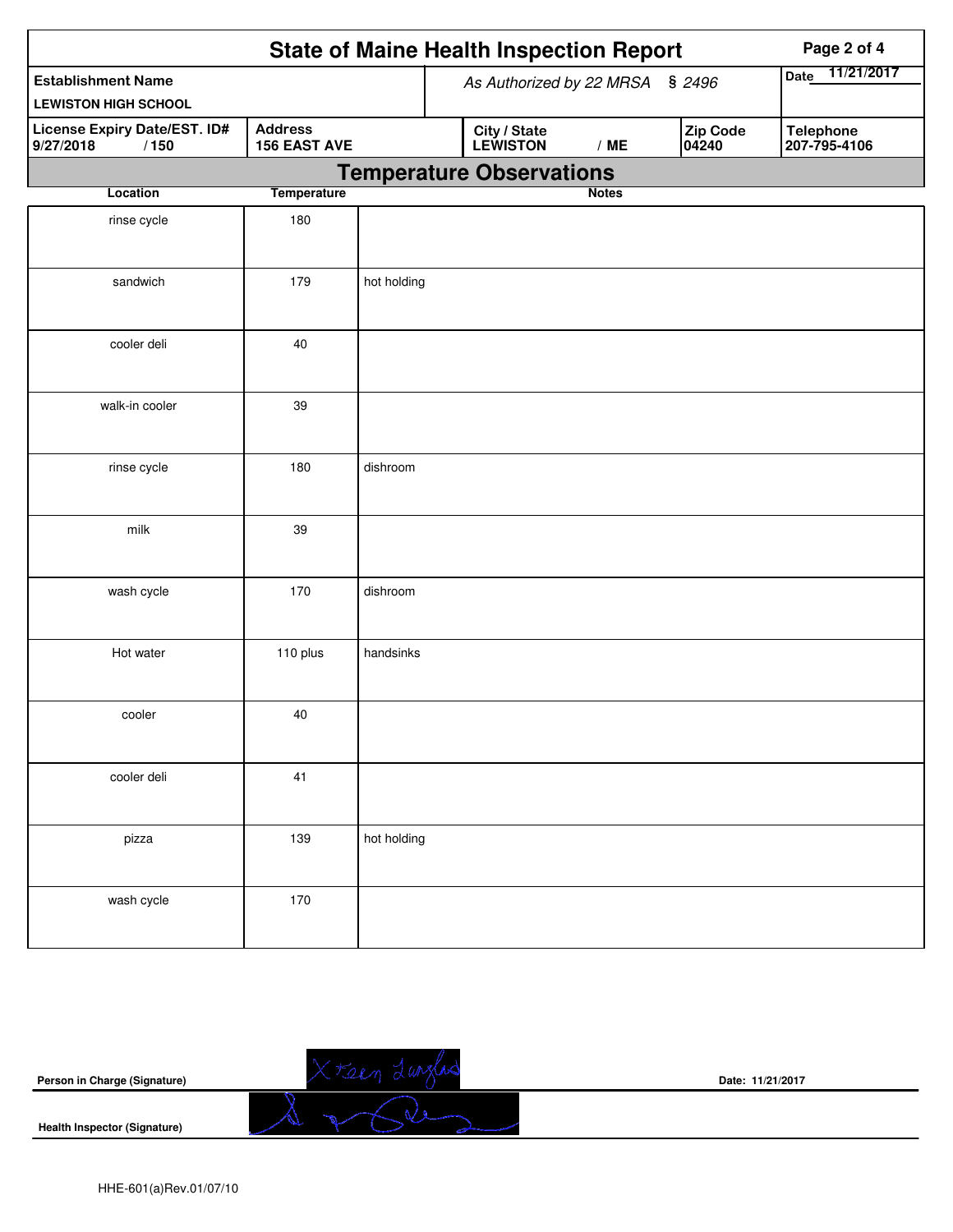| <b>State of Maine Health Inspection Report</b>                                                           |                                       |                                            |           |                          |             |            |  |  |  |
|----------------------------------------------------------------------------------------------------------|---------------------------------------|--------------------------------------------|-----------|--------------------------|-------------|------------|--|--|--|
| <b>Establishment Name</b>                                                                                |                                       |                                            |           |                          | <b>Date</b> | 11/21/2017 |  |  |  |
| <b>LEWISTON HIGH SCHOOL</b>                                                                              |                                       |                                            |           |                          |             |            |  |  |  |
| License Expiry Date/EST. ID#<br>9/27/2018<br>/150                                                        | <b>Address</b><br><b>156 EAST AVE</b> | City / State<br><b>LEWISTON</b>            | <b>ME</b> | <b>Zip Code</b><br>04240 |             |            |  |  |  |
|                                                                                                          |                                       | <b>Observations and Corrective Actions</b> |           |                          |             |            |  |  |  |
| Violations cited in this report must be corrected within the time frames below, or as stated in sections |                                       |                                            |           |                          |             |            |  |  |  |
| 49: 5-205.15: C: Plumbing system not properly maintained in good repair.                                 |                                       |                                            |           |                          |             |            |  |  |  |
| <b>INSPECTOR NOTES: handsink leaking dishroom</b>                                                        |                                       |                                            |           |                          |             |            |  |  |  |
| 53: 6-201.11: N: Floors, walls, and ceilings are not smooth and easily cleanable.                        |                                       |                                            |           |                          |             |            |  |  |  |
| INSPECTOR NOTES: replace ceiling tiles dishroom(stains)                                                  |                                       |                                            |           |                          |             |            |  |  |  |
| 53: 6-501.12: N: The physical facilities are not clean.                                                  |                                       |                                            |           |                          |             |            |  |  |  |
| INSPECTOR NOTES: clean all floors- edges and in back of all equipment including dishrooms                |                                       |                                            |           |                          |             |            |  |  |  |
| 54: 6-501.14.(A): N: Ventilation not clean.                                                              |                                       |                                            |           |                          |             |            |  |  |  |

INSPECTOR NOTES: clean all ceiling ventilation fans and floor fans